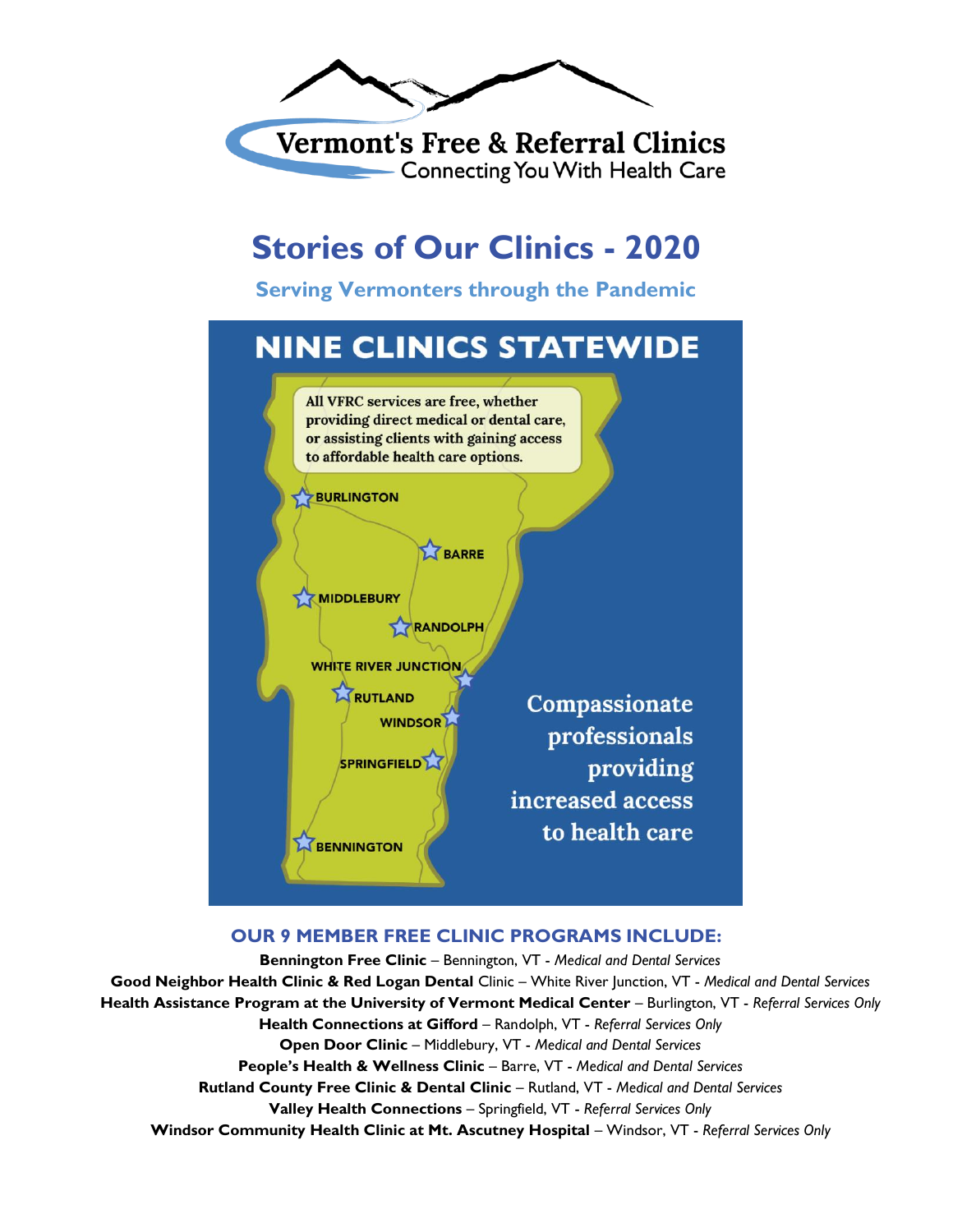

### **Vermont's Free & Referral Clinics Find New Ways of Caring During Pandemic**

Throughout 2020 – a year in which Vermont's Free & Referral Clinics (VFRC) marked its 25th anniversary as a statewide coalition – the COVID-19 pandemic presented daunting and unprecedented challenges for VFRC's nine member clinics.



*Representatives of all nine member clinics of Vermont's Free & Referral Clinics met regularly via Zoom and provided one another with valuable resources and mutual support during the most challenging year in VFRC's 25-year history.*

At first, most clinic operations around the state shifted to utilizing a variety of remote technologies to provide as many health services as possible to vulnerable Vermonters. Free clinics in Barre, Bennington, Middlebury, Rutland, and White River Junction pivoted to telehealth services in the earliest weeks of the pandemic, before returning early last summer to the mix of both in-person clinic visits and telemedicine that remain in place today.

The four VFRC clinics that refer for care in their communities - located in Burlington, Randolph, Springfield, and Windsor - all switched seamlessly to providing referral services remotely via telephone, helping Vermonters to sign up for health care coverage, assisting with finding lower cost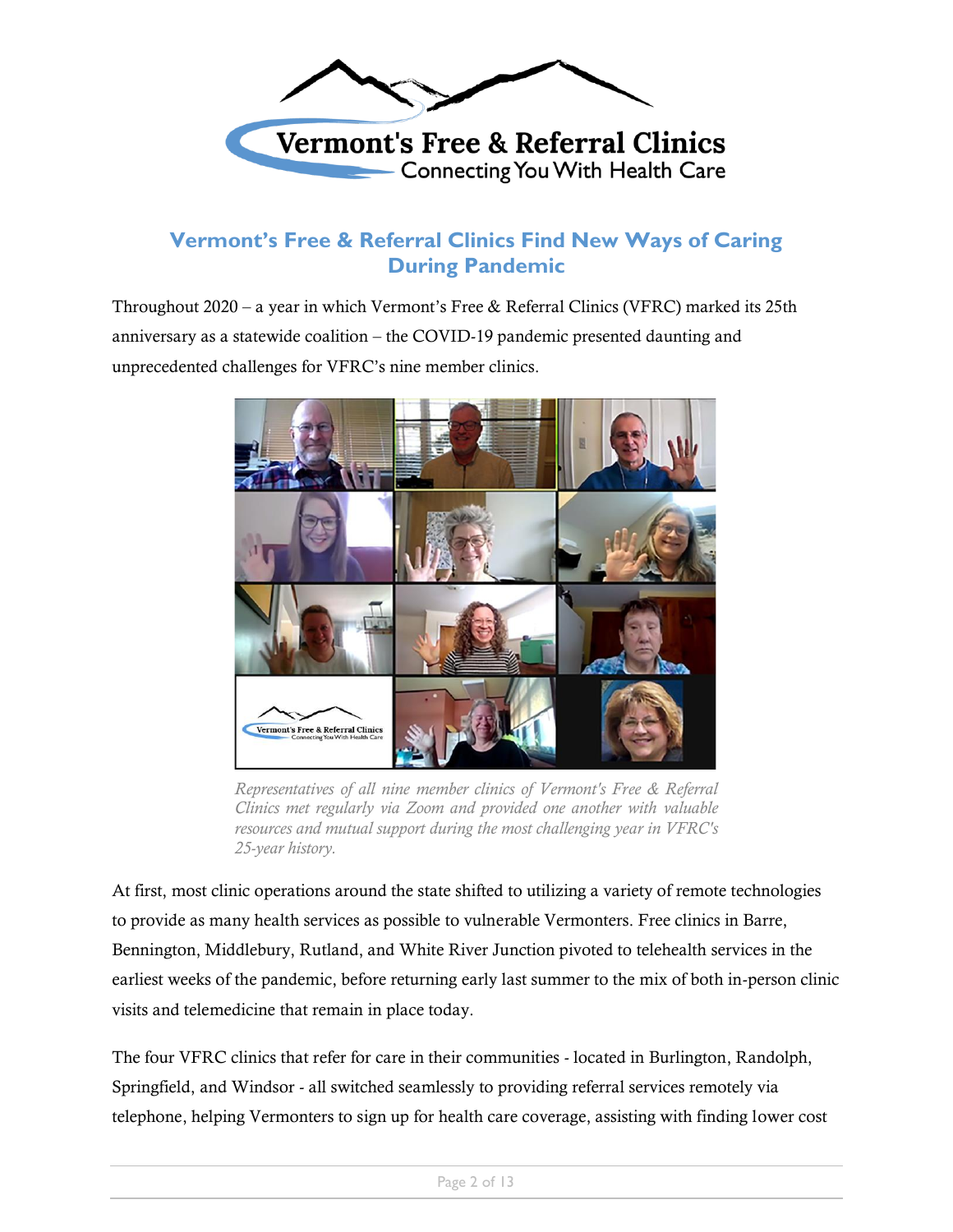or free prescription drugs, and connecting patients and clients with other community services at a time of extraordinary stress and concern.

The experience of the Rutland County Free Clinic in Rutland exemplified the way in which each of the nine VFRC clinics pivoted to new, even expanded ways of caring throughout this most difficult of years. The emphasis for each clinic, more so than ever, was on staying compassionately connected with the people and communities they serve.

One of the things that the Rutland caregivers opted to do was to significantly expand the number of wellness check-ins with their large roster of patients. "There's always two sides to every coin. The need for our services didn't stop with the shutdowns. If anything, our patients needed us more than ever. We sat ourselves down and asked, 'What can we do differently? How can we continue to serve the people in other ways?'" said Tia Paolino, the Executive Director of the Rutland clinic. "That allowed us to connect in new and different ways that were very well received and appreciated by our patients and volunteers," she added.

"That good work will carry on, post-COVID," Paolino continued. "We started doing more wellness calls and check-ins by phone, simply asking our patients, 'How are you doing? Are you feeling okay? Would you like to know about the next pop-up testing opportunity for the virus?' There are many things we want to continue to do when this pandemic is over."

Each of the nine VFRC clinics responded to the trials of the coronavirus pandemic with creativity, sensitivity, compassion, and aplomb. Here are some of their stories from the past year. From Bennington to Burlington and Rutland to White River Junction, we all look forward to a healthier, brighter future for all Vermonters.



*The Open Door Clinic was delighted to be able to purchase this used service van last summer. It is used to transport all the supplies needed for the clinic's farm and rural outreach efforts in Addison County.*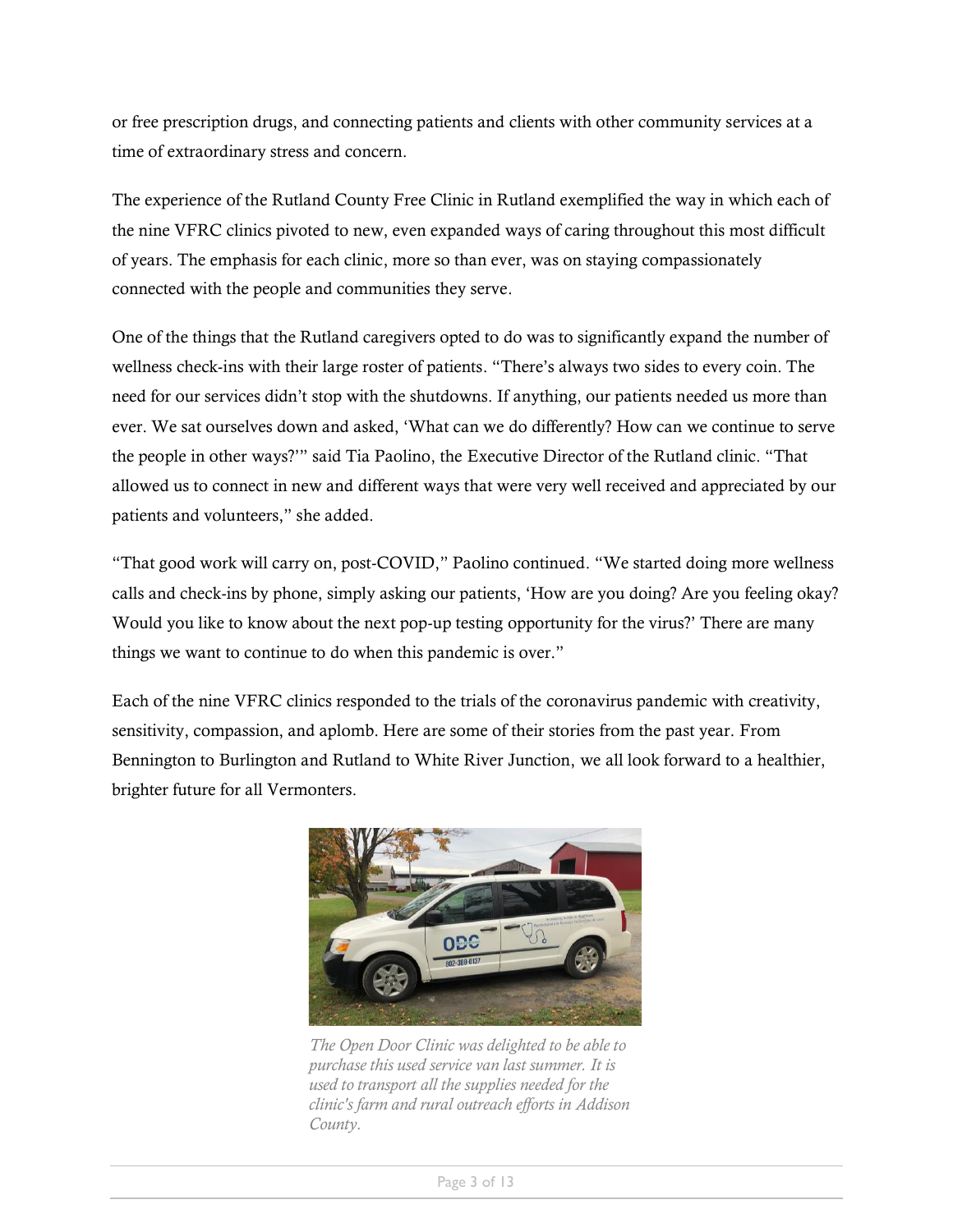#### **THE HEALTH ASSISTANCE PROGRAM AT THE UVM MEDICAL CENTER**

*Burlington, Vermont*

### **Responding with Aplomb in a Time of Unprecedented Challenges**

Like all four of the referral programs among Vermont's Free and Referral Clinics (VFRC) at the outset of the pandemic, the Health Assistance Program (HAP) at the University of Vermont Medical Center made a successful transition to working remotely with minimal patient impact and disruption. In fact, HAP was able to expand the scope of its services, providing referral and insurance enrollment assistance to the Central Vermont Medical Center and Porter Hospital catchment areas.



The expansion of services included growing one of HAP's signature programs – the provision of medications at no cost to all patients who qualify – offering ready access to

care and helping vulnerable people stay well. This was particularly valuable for those patients who were struggling to afford prescriptions when lost jobs or work cutbacks dramatically decreased their incomes.

During the first four months of the pandemic, HAP staff also made 350 outreach calls to patients age 65 and older, offering a warm and welcome call to people to people who were particularly frightened of and potentially impacted by COVID. "It quickly became clear how meaningful these calls were to people who were alone, isolated, and had needs but didn't know how to address them," said HAP Executive Director Erin Armstrong.

HAP stepped up throughout 2020 to expand upon its traditional role of assisting patients with health insurance needs. This was particularly the case with the state's Vermont Health Connect (VHC) program, which responded to the pandemic by offering multiple open enrollment periods for health insurance coverage beyond the customary early-November-to-late-December period of past years.

In late 2020, another daunting challenge presented itself: the UVM Medical Center, of which the HAP program is a part, was struck by a massive cyberattack, making much of its information technology systems balky or inoperable. A lot of the work that HAP staff had completed earlier in the fall and summer to enable real-time, remote answering of phone calls and provide enhanced internet connectivity for patients was disrupted. For example, it was difficult for remote staff members to answer phone calls live and they had to revert to returning voice mail messages as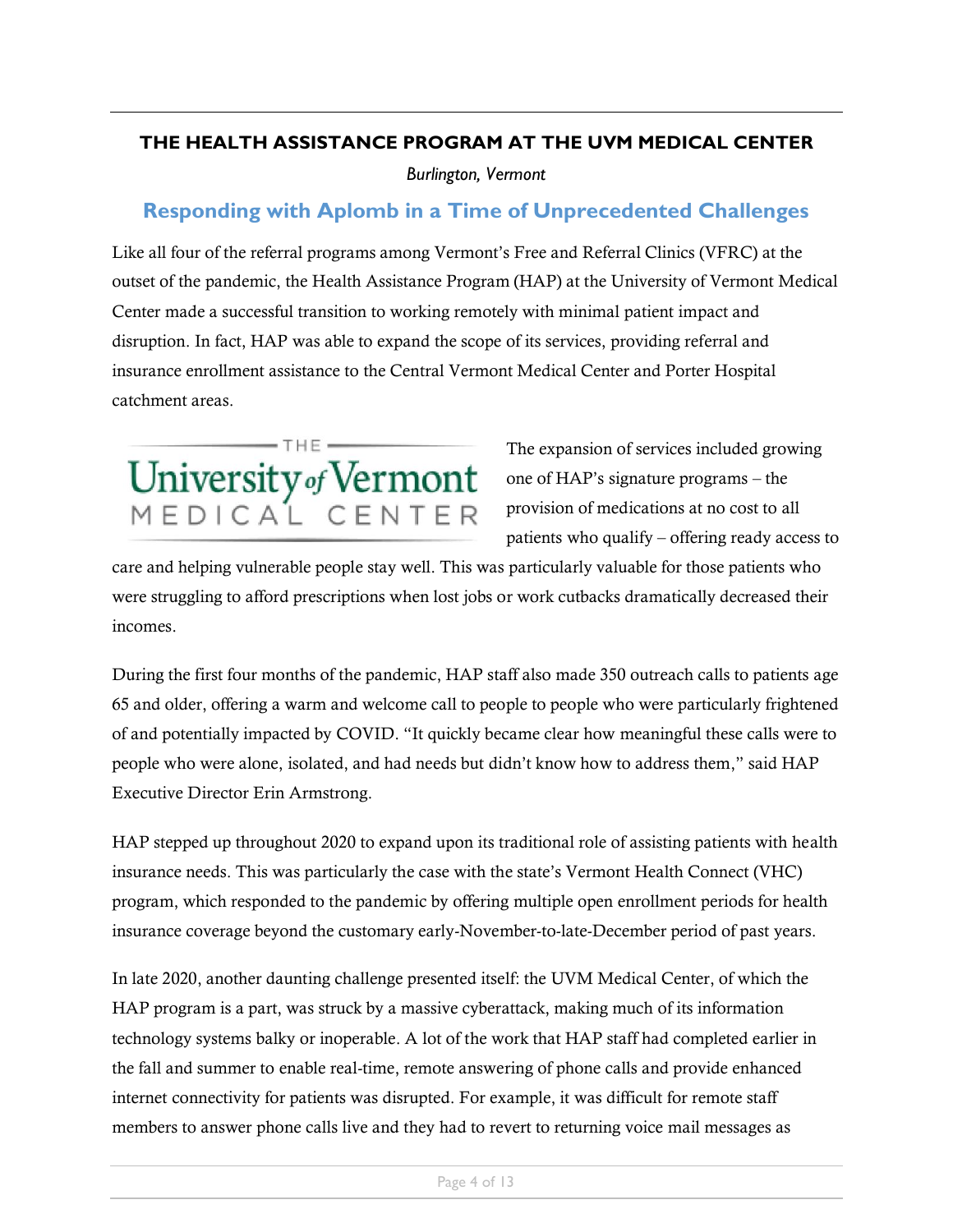quickly as possible. Access to Vermont Health Connect was also limited during a time of high enrollment demand.

Despite considerable challenges throughout the year, however, HAP staff responded with aplomb, working closely with the medical center's pharmacy team, other clinicians, and enrollment specialists at VHC and insurance providers to make certain that patient needs continued to be met in as efficient and timely a manner as possible, the impacts of COVID and the cyberattack notwithstanding.



*The Health Assistance Program (HAP) at the University of Vermont Medical Center made a successful transition to working remotely during the COVID-19 pandemic. In fact, HAP was able to expand its referral and insurance enrollment services to include the Central Vermont Medical Center and Porter Hospital catchment areas.*

#### **GOOD NEIGHBOR HEALTH CLINIC & RED LOGAN DENTAL CLINIC**

*White River Junction, Vermont*

# **Pivoting and Innovating, Clinics Keep on Caring During Challenging Times**

The Good Neighbor Health Clinic (GNHC) and Red Logan Dental Clinic (RLDC) adapted quickly with the onset of COVID 19 last spring. Medical programs such as Tele-health and Homeless Outreach were implemented as a means to provide continuity of care for clinic patients. The Dental Clinic was temporarily shut by order of the Governor in the spring of 2020 and reopened with volunteer dentists and fourth year dental school externs providing emergency care for patients throughout the balance of the year. For the first time, a staff dentist joined the clinic in January of 2021.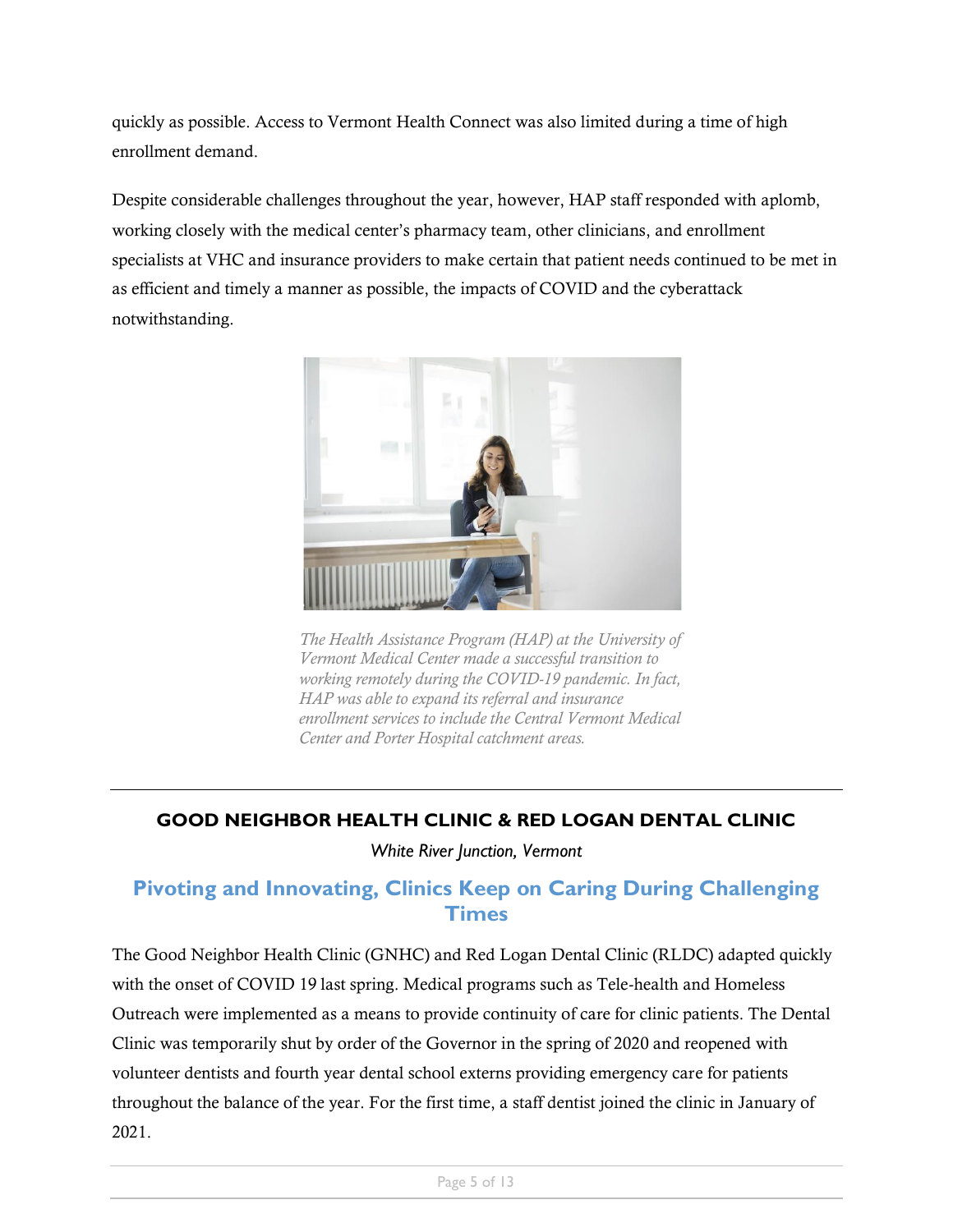Here are a trio of stories that exemplify the good work of the GNHC and RLDC clinicians and volunteers over the course of 2020. Each story points to the critical roles of the clinics' in-house clinicians, dedicated volunteers, and close collaborations with other providers and social service organizations in the Upper Valley region.



*Kristin Bradley, DDS, joined the Red Logan Dental Clinic as the dentist and clinic manager in January 2021.*

Fred\*, a patient in his mid-50s who lived alone, returned to GNHC after last being seen by the clinic seven years ago. He had lost a job with health insurance and knew that his diabetes blood sugar levels were so out of control that he was risking a diabetic coma. Good Neighbor's team of nurse practitioners – Nathalie Hebert and Mary Stevens – worked closely with Dr. John Turco, a volunteer endocrinologist, to identify a new medication that helped to get Fred's blood sugar under control. A local pharmacy was especially helpful in finding coupons that allowed Fred to keep his out-ofpocket cost to just \$5 for the new prescription. GNHC staff continues to follow up with Fred.

The dental pain was so intense that Gisele\*, an international graduate student without insurance, was

unable to focus on her studies. Three courses of antibiotics controlled the dental infection but each time the prescription ended the pain returned. When she reached out to Good Neighbor Health and Red Logan Dental Clinics staff members educated Gisele about the need to be treated before the positive effects of the antibiotics ended. Good Neighbor Clinic staff coordinated access to grant funding from Granite United Way, administered by the White River Junction-based Upper Valley Haven during the coronavirus shutdown. As a result, the student was able to have an infected wisdom tooth extracted at Hanover Oral Surgery. The clinic's role of providing patient education and connecting Gisele with area resources was key to a positive outcome.

When the pandemic hit in March, people experiencing homelessness were offered lodging in area motels. A network of service providers from The Haven to the Vermont Department of Health, including Good Neighbor Clinics, worked together to create care plans for patients who needed COVID-19 testing or might test positively for the virus. Two efforts came together with Good Neighbor participating in both. First, a caravan of human service providers traveled to each motel biweekly (through the fall) to provide food, masks, hand-sanitizer, and information to the motel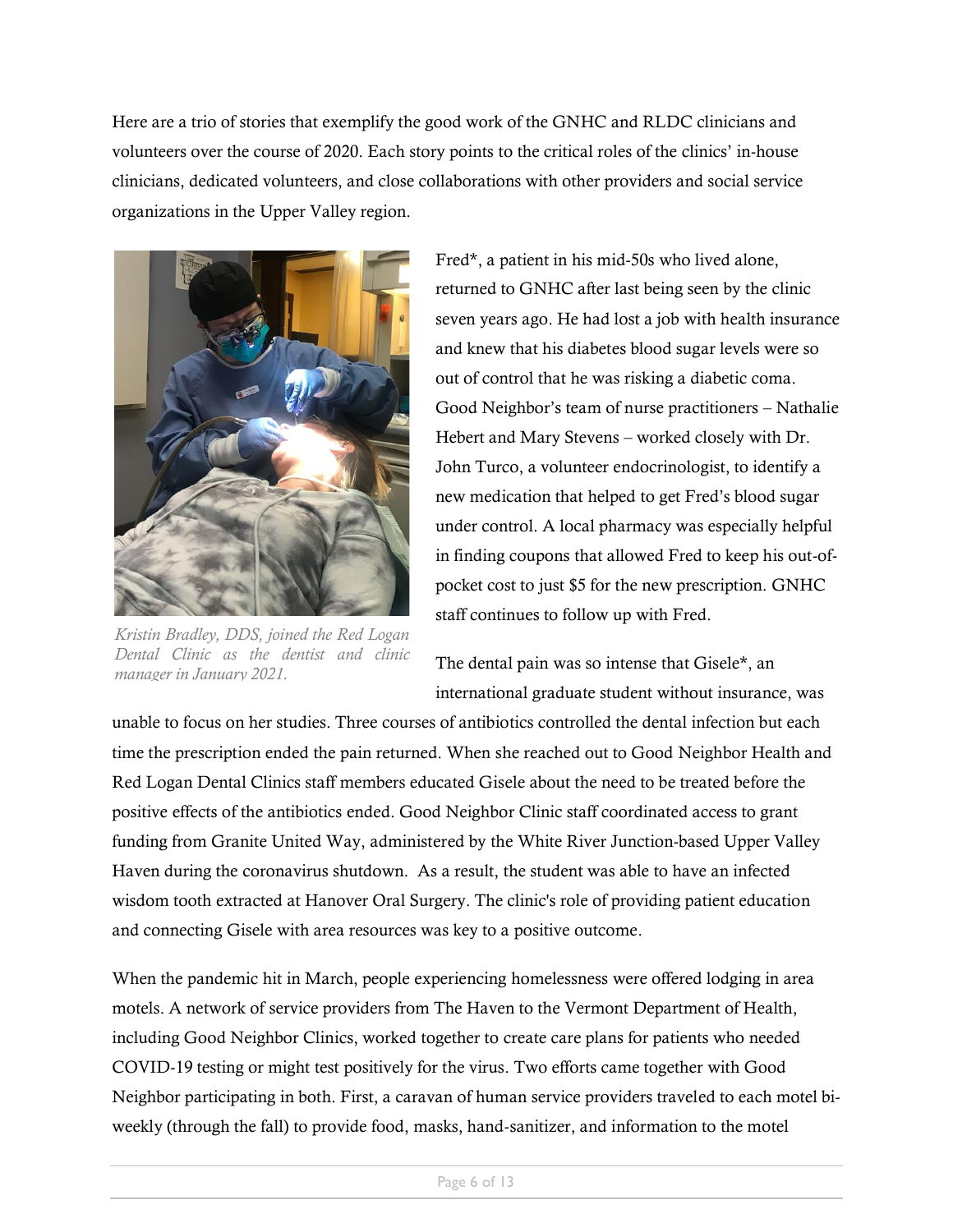residents. Secondly, under the leadership of Dr. Peter Mason, and in coordination with Haven case managers, Geisel School of Medicine students were paired with motel residents for a weekly telephone check-in. Referrals were made, medical questions were answered, and residents felt supported. This partnership continues with the three agencies mentioned above now working to provide COVID vaccines to those who are homeless and the people who work with them.



Like all of the clinic-members of Vermont's Free and Referral Clinics (VFRC), the Good Neighbor Health Clinic and Red Logan Dental Clinic have pivoted effectively throughout the pandemic to find creative, alternative means of meeting the medical and dental health needs of uninsured and underserved Vermonters. The clinics' collaborations among staff; volunteer, community-based providers; and regional social service organizations were essential to that endeavor.

*\* The patients' names have been changed to respect privacy, protect identity, and assure confidentiality.*

#### **OPEN DOOR CLINIC**

*Middlebury, Vermont*

# **Opening the Door to Health Care for Jason and Sierra**

Jason and Sierra\* arrived in Vermont in the fall of 2020. They've been living in an RV. Jason is morbidly obese and his wife, Sierra, has a myriad of health issues of her own. They struggled to find a way to receive the medical care they sorely needed.



That's when a neighbor told them about the Open Door Clinic (ODC).

The pair called the clinic, and each made an appointment to be seen by a provider. Melanie Clark, ODC's Vermont Health Connect certified application counselor, screened

the couple to determine if they were eligible for health insurance. At the time, they were not: Jason's unemployment benefit put them over the threshold for Medicaid and they were not within the special enrollment period to purchase a plan.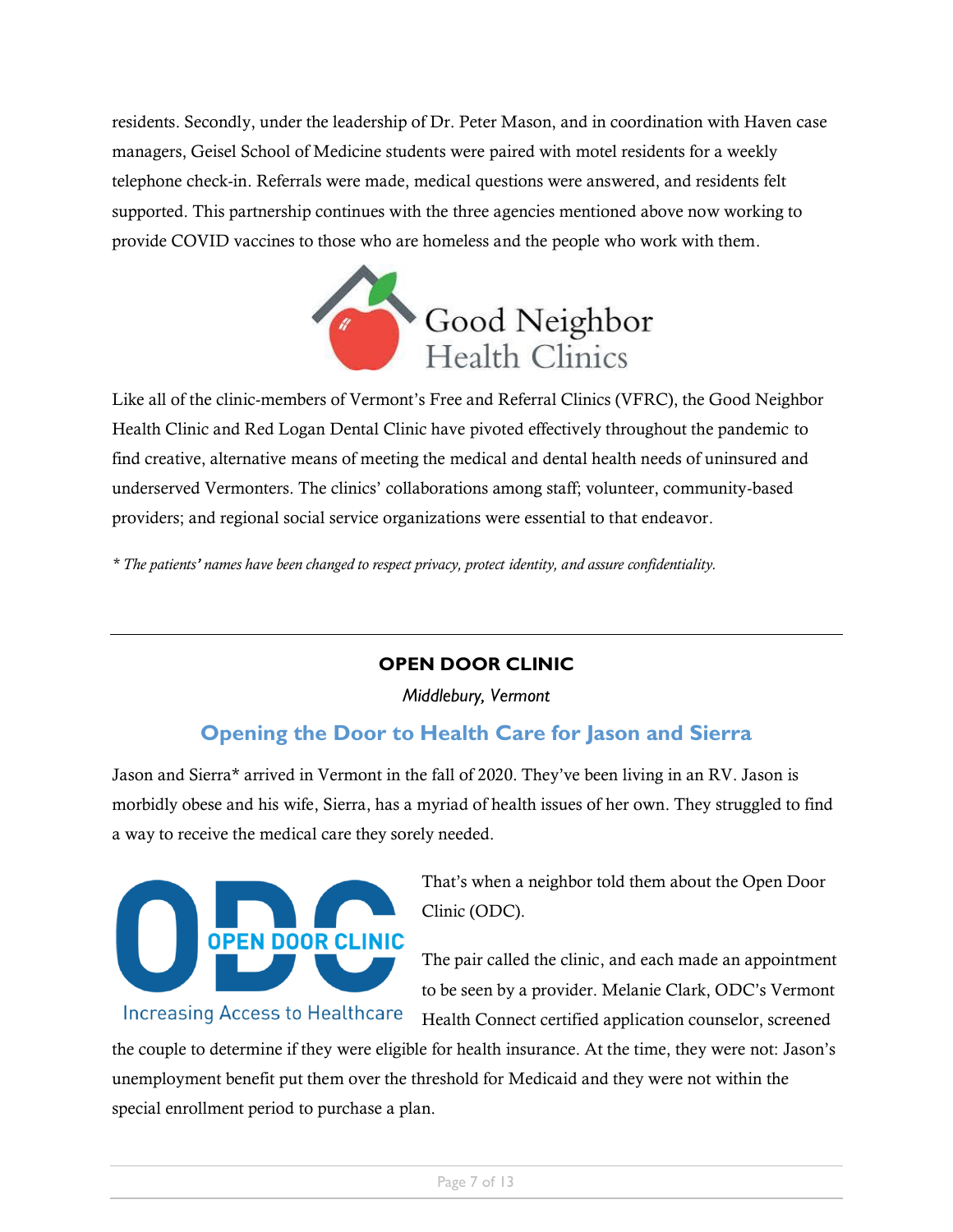Though unable to enroll in an insurance program, Jason and Sierra nonetheless continued to be seen by the clinic's volunteer caregivers. Open Door staff assisted the couple with their existing healthcare issues and ensured that they received preventive services as well. They also helped Jason and Sierra access other free healthcare services available to them in the community.

Several weeks into receiving care at the ODC, Jason noted on his clinic paperwork that his unemployment benefits had been exhausted. His benefit was unrelated to COVID-19, so he wasn't eligible for an extension. A volunteer nurse who was caring for the couple immediately notified Melanie Clark of the situation and Clark worked closely with the couple to enroll them in Medicaid. She then counseled the couple about all aspects of their benefits, worked with Medicaid to resolve a prescription billing issue, and assisted the couple in finding a new primary care provider and dentist to oversee their health care.

Jason and Sierra have been effusive in their gratitude for all that the ODC team has done to help them as they settle into a new community in Vermont. Prior to being seen by the clinic, the couple had been delaying care and not taking their necessary prescriptions. Sierra in particular said she felt helpless and was living in constant fear for her health.

Four months after following up on a fateful recommendation from a new neighbor and friend, Jason and Sierra have their health care back on track. They are taking their required prescriptions and are getting insurance through Medicaid. One call to the Open Door Clinic was all it took to completely turn their lives around.

*\* The patients' names have been changed to respect privacy, protect identity, and assure confidentiality.*

#### **PEOPLE'S HEALTH & WELLNESS CLINIC**

*Barre, Vermont*

# **Comprehensive Care for Chronic Illness Continues in the Face of Pandemic**

Henry\*, a longtime patient of the People's Health & Wellness Clinic (PHWC), has a prolonged history of chronic interstitial lung disease. The condition often leaves him feeling weak and markedly short of breath. Despite these challenges, Henry continues to work at a labor-intensive job and remains active.

The advent of the COVID-19 pandemic, however, shook Henry to his core. As the pandemic escalated last spring, Henry felt desperate to remain at home, worried about how COVID-19 might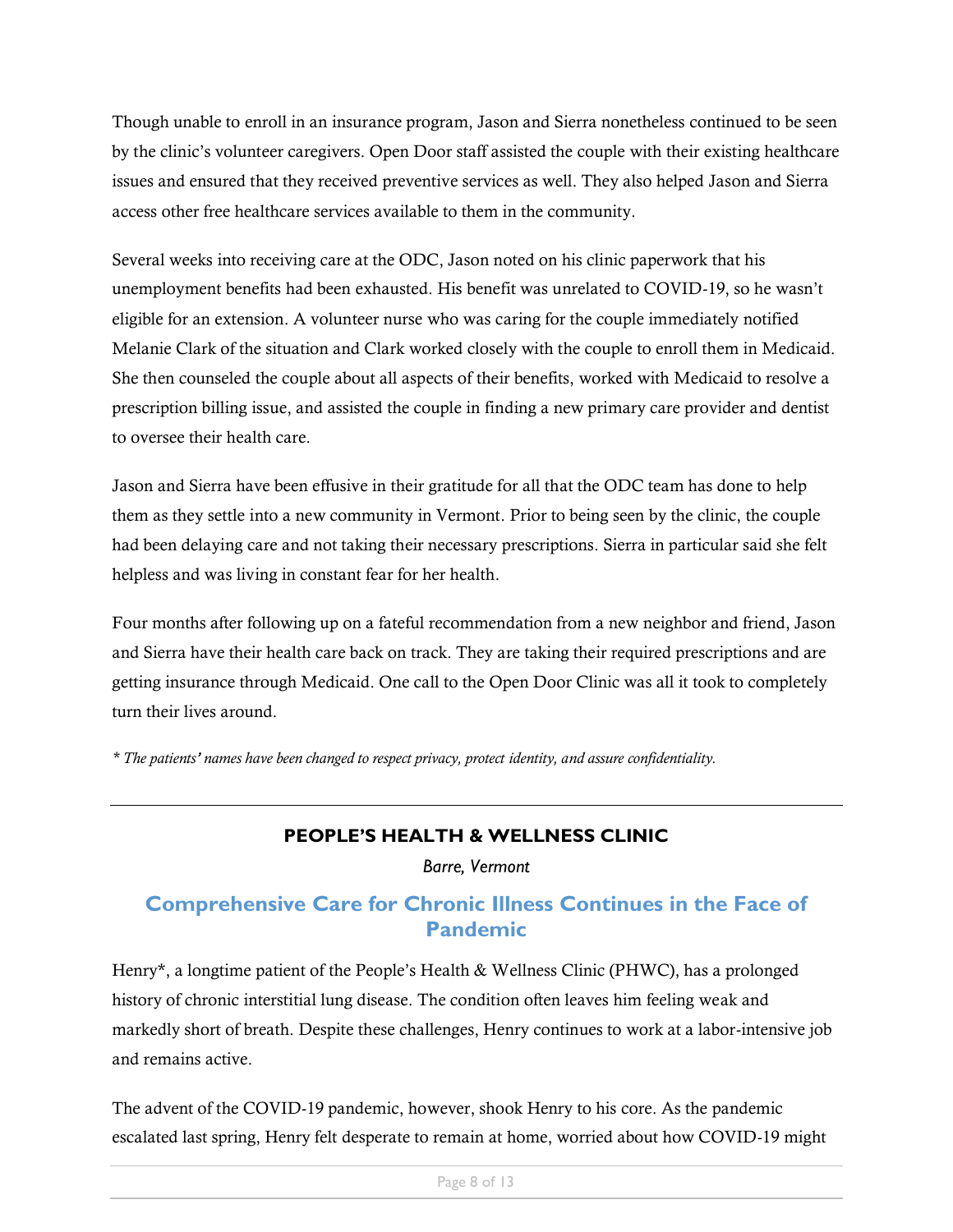threaten his already fragile respiratory system. At the same time, he worried that it would not be safe for him to access routine health care.

Upon hearing of Henry's concerns, PHWC reached out and offered its longtime patient a telehealth visit. Henry was unable to engage in a video conference with a clinic provider because he lacked internet service and a device for making a video connection. However, he has had chronic lung disease for so long that he is very aware of its symptoms and is able to monitor them quite well at home. PHWC Nurse Case Manager Nicole Valcour and the clinic's volunteer providers have connected with Henry regularly and kept him safe and healthy throughout the past year, due in large part to his increased participation in his own health care.

Working with the Vermont Program for Quality in Health Care (VPQHC), a non-profit organization designated by the Vermont Legislature to assist healthcare providers with quality improvement endeavors, the Barre-based PHWC recently received donated Apple iPad tablets that are leant to patients during telehealth visits. Henry has been given a tablet, improving his ability to connect remotely with a medical provider. For example, when Henry and other health-compromised patients do go to PHWC for one of the clinic's very limited in-person visits during the pandemic – such as for the flu shot that Henry recently received – they can connect with a provider for a consultation via the tablet without having to talk face-to-face.



*Nicole Valcour, nurse manager at the People's Health & Wellness Clinic, speaks with a volunteer provider prior to a telehealth clinic.*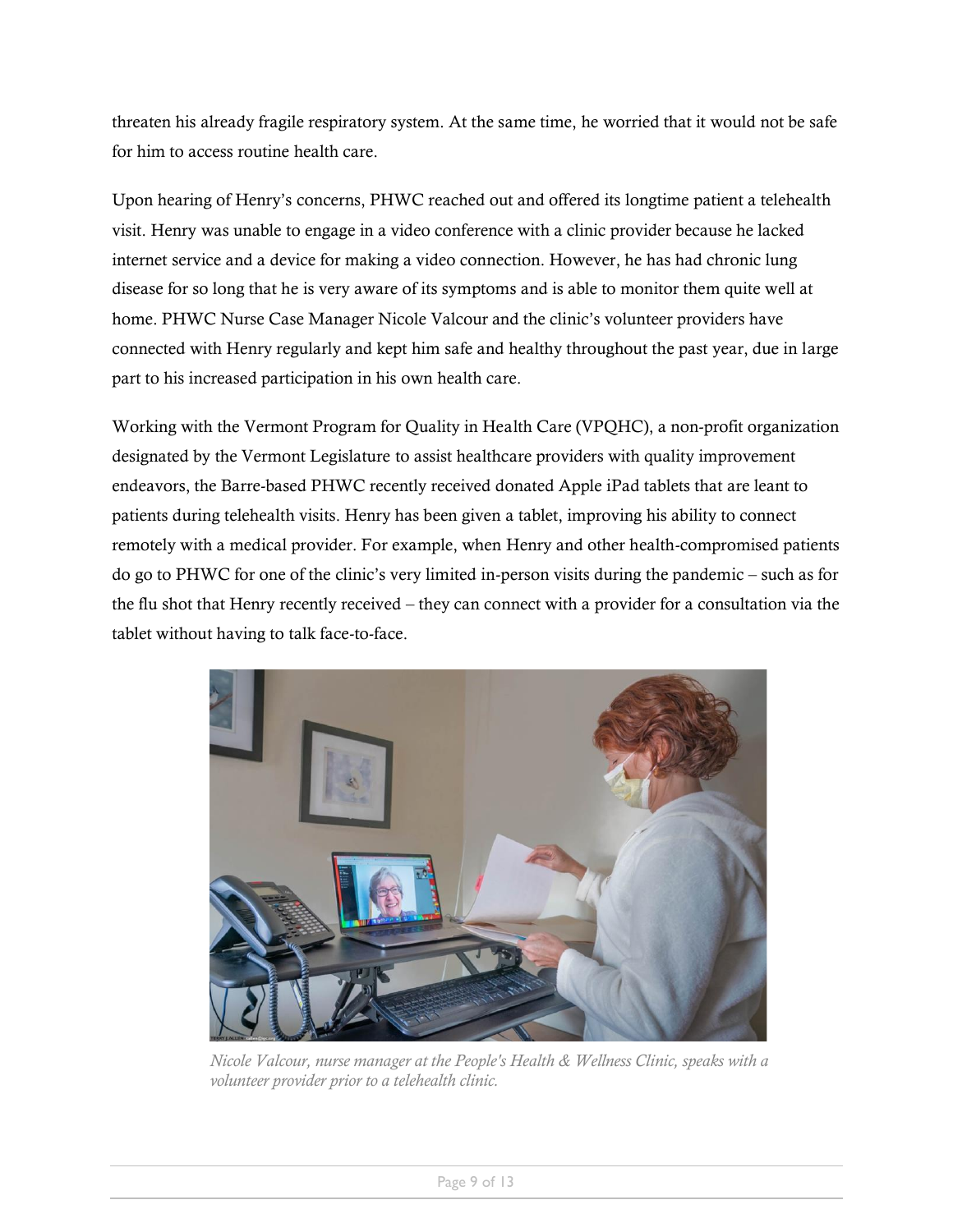"Whenever our patients require a physical exam, they are offered one," explains PHWC Executive Director Rebecca Goldfinger-Fein, "but we prioritize virtual visits when possible. When someone comes into the clinic who does not have internet access at home, we give them a tablet, set them up in a room at the clinic, and let them talk to a provider without having actual physical contact. We can also send an iPad home with a person who does have internet access. We give it or loan the tablet to them. That way people with a recurring healthcare need can connect with a provider without having to come into the clinic. It has proved to be a great way to keep people connected."

Goldfinger-Fein also noted another consequence of the COVID-19 pandemic that could be seen as a "silver lining" of sorts, if such a thing is possible. "It feels as if, particularly for patients such as Henry, that the clinic has had to relinquish some of the control that we usually exercise over the health care of our patients," the PHWC executive director concluded.



"The patients must now become a more active part of their own healthcare team. Our telehealth program is flourishing, and we are grateful for this new way to connect with patients and collaborate in their care."

*\* The patient's name has been changed to respect privacy, protect identity, and assure confidentiality.*

#### **RUTLAND COUNTY FREE CLINIC**

*Rutland, Vermont*

#### **Clinic Recalibrates, Innovates, Maintaining Patient Contacts During COVID**

The coronavirus pandemic struck the United States with a vengeance one year ago, a few scant weeks after Tia Poalino took over as the executive director of the Rutland County Free Clinic (RCFC), filling the extraordinary shoes of the late, longtime clinic leader Tony Morgan, who succumbed to cancer on Christmas Eve 2019.

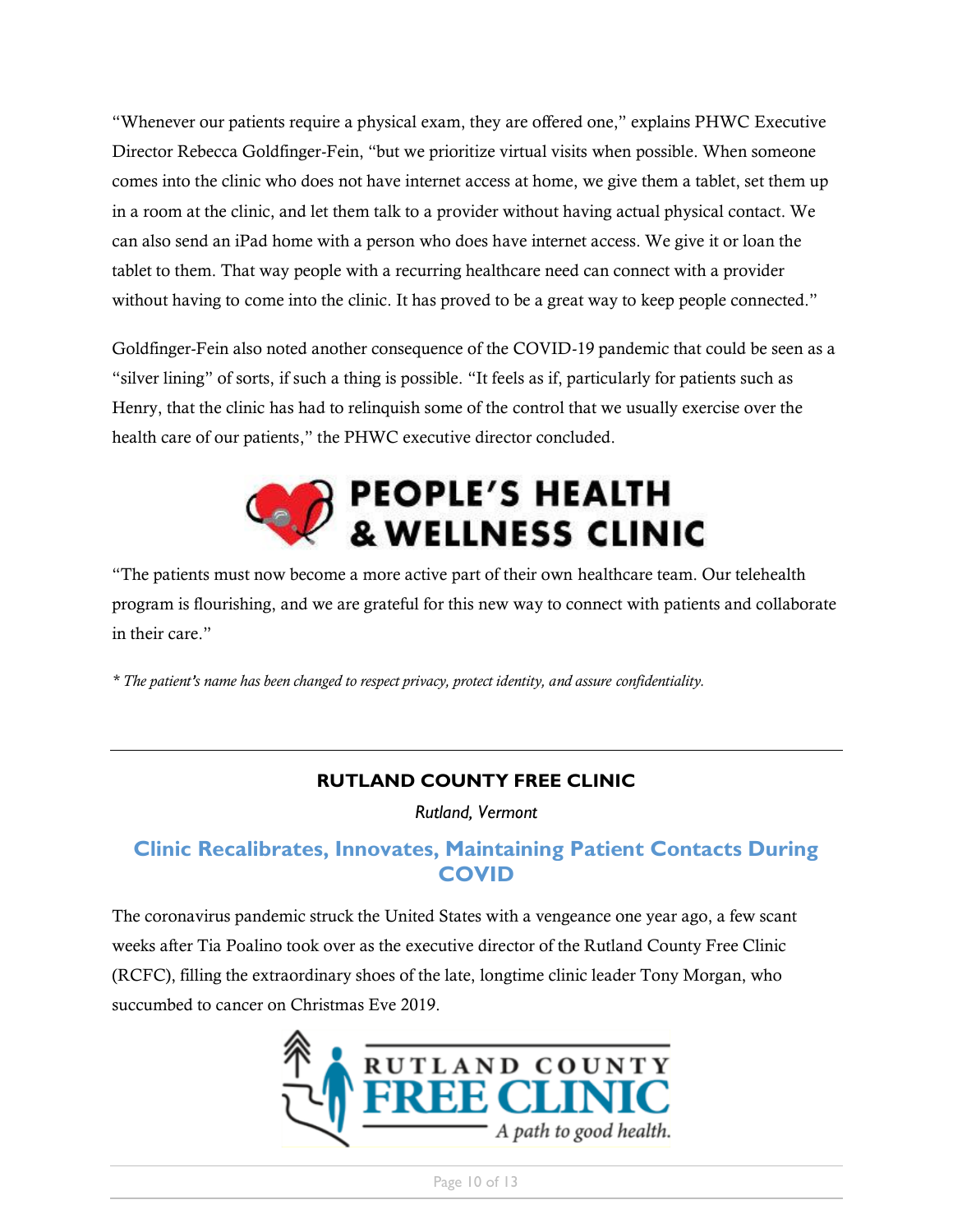Suddenly, early on in the new year, Poalino and the caring, compassionate RCFC staff of providers and volunteers had to pivot to embrace a daunting new reality: how to continue serving the medical and dental care needs of uninsured, underinsured, and underserved Vermonters throughout Rutland County.

"We didn't feel that we would be acting in the best interests of the people we serve or our volunteers if we weren't completely sure that we could provide our services with health and safety as the foremost issues in mind," Poalino recalled. "We lost our dental program. It was suspended immediately, per the governor's orders. The clinic's referral service for dental was also lost, as all of



*With strong volunteer support and funding from the United Way of Chittenden County, the Rutland County Free Clinic was able to assemble and deliver vital care packages of household essentials to local communities in need throughout the pandemic.*

our volunteer dental providers in the area were shut down for approximately three months to comply with the state mandate. We suspended in-person care at the medical clinic at the same time."

Speaking of the clinic's medical services, Poalino said that clinic operations were able to resume inperson medical clinics in early summer, after also weathering an approximate three-month shutdown. If it can be said that there was any "upside" to the clinic's experiences with the pandemic, Poalino said RCFC's providers and volunteers embraced the challenges posed by COVID with passion, commitment, and creativity.

"There's always two sides to every coin. The need for our services didn't stop with the shutdowns. If anything, our patients needed us more than ever. So we sat ourselves down and said, 'What can we do differently? How can we continue to serve the people in other ways?'" Poalino commented.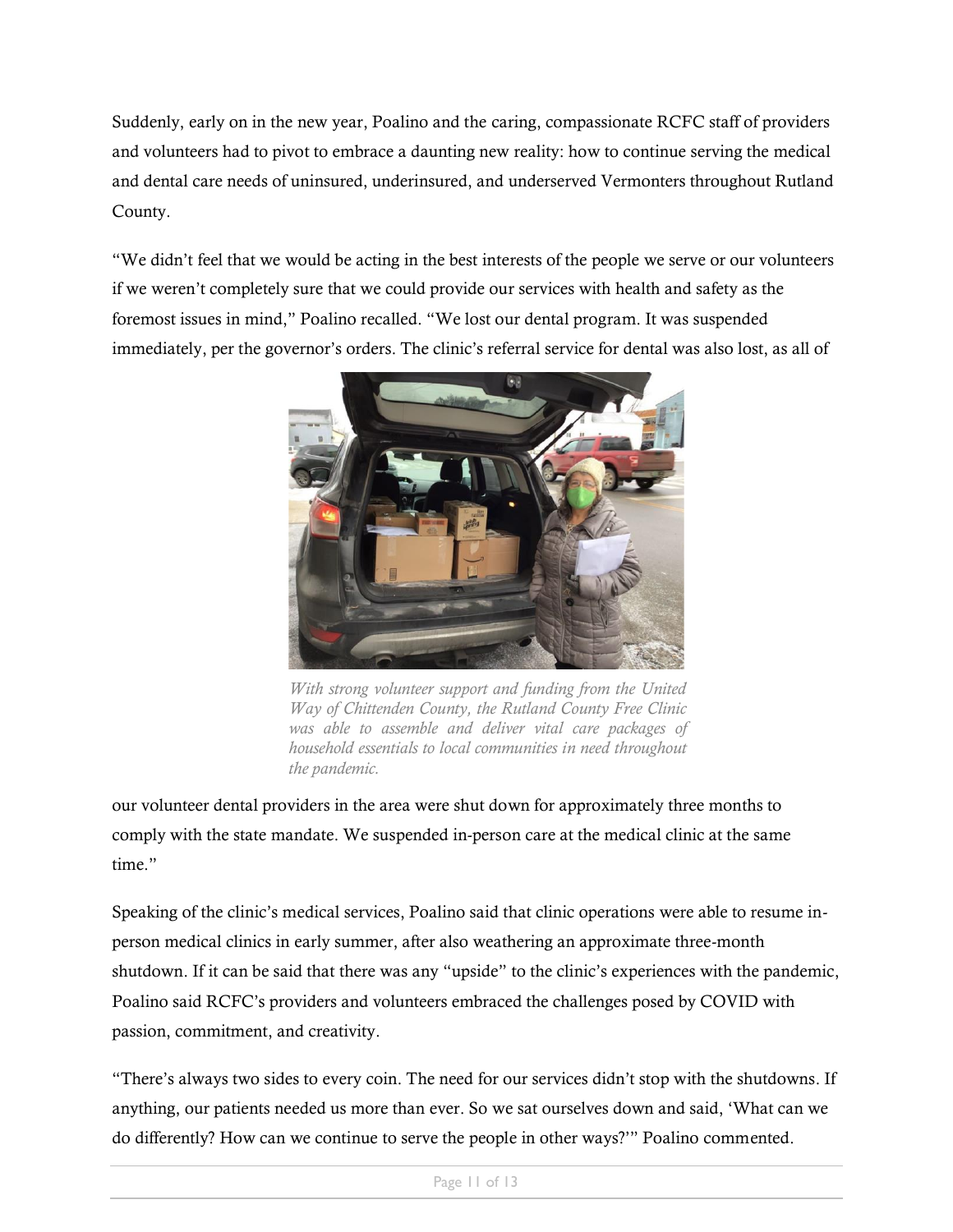"That allowed us to connect in new and different ways that were very well received and appreciated by our patients and volunteers. There are many things we want to continue to do when this pandemic is over. We started doing more wellness calls and check-ins by phone, simply asking our patients, 'How are you doing? Are you feeling okay? Would you like to know about the next pop-up testing opportunity for the virus?'

"This is an area where we can still help people so that they don't feel so alone and so frightened," Poalino continued. "We reached out to our older patients first – they were the first people to be called at the outset. Many of them are living alone, they have no supports, no family members nearby, no transportation. They listen to the news and they're concerned, perhaps frightened and definitely stressed. To get a regular call from someone they know and trust - to let them know that someone cares about how they are feeling and that they are not alone – it reassures them and eases that emotional stress."

Despite the many challenges of COVID, key aspects of the RFCC's medical services rebounded well once that clinic reopened for in-person service in late June of last year. Poalino cites the case of Susan<sup>\*</sup> as an example of how a patient can present at the clinic with one evident malady – in this case, dental pain – only to find out that an even more pressing medical condition needs immediate attention. (NOTE: The dental clinic at the RCFC had yet to reopen as of February 2021.)

Susan reached out to the Rutland clinic in search of an antibiotic to treat a dental abscess. "Our oral health is directly linked to our overall health," Poalino said, noting that any new dental patient at the clinic is always evaluated by a medical provider first. In the course of her intake exam, Susan expressed concern that she had gained more than 60 pounds over the course of the past year. She'd lost a job some months before, and with it her health insurance, so she did nothing to address the weight gain because she couldn't afford the cost of care.

An RCFC clinician ordered lab tests for Susan, which revealed that her thyroid was barely functioning. The local woman is now on a medication regimen and she is receiving the regular care she needs. Her overall health is markedly improved.

"Susan's situation is a great example of what we might see here at the clinic several times a year," Tia Poalino enthused. "It's a case where you say, 'Thank goodness this person found us, came through our doors, and we were able to help.'

"Susan is in our data base now and she will continue to receive care from the Free Clinic as long as she needs it. She doesn't have to worry about the cost of her medications or seeking further medical